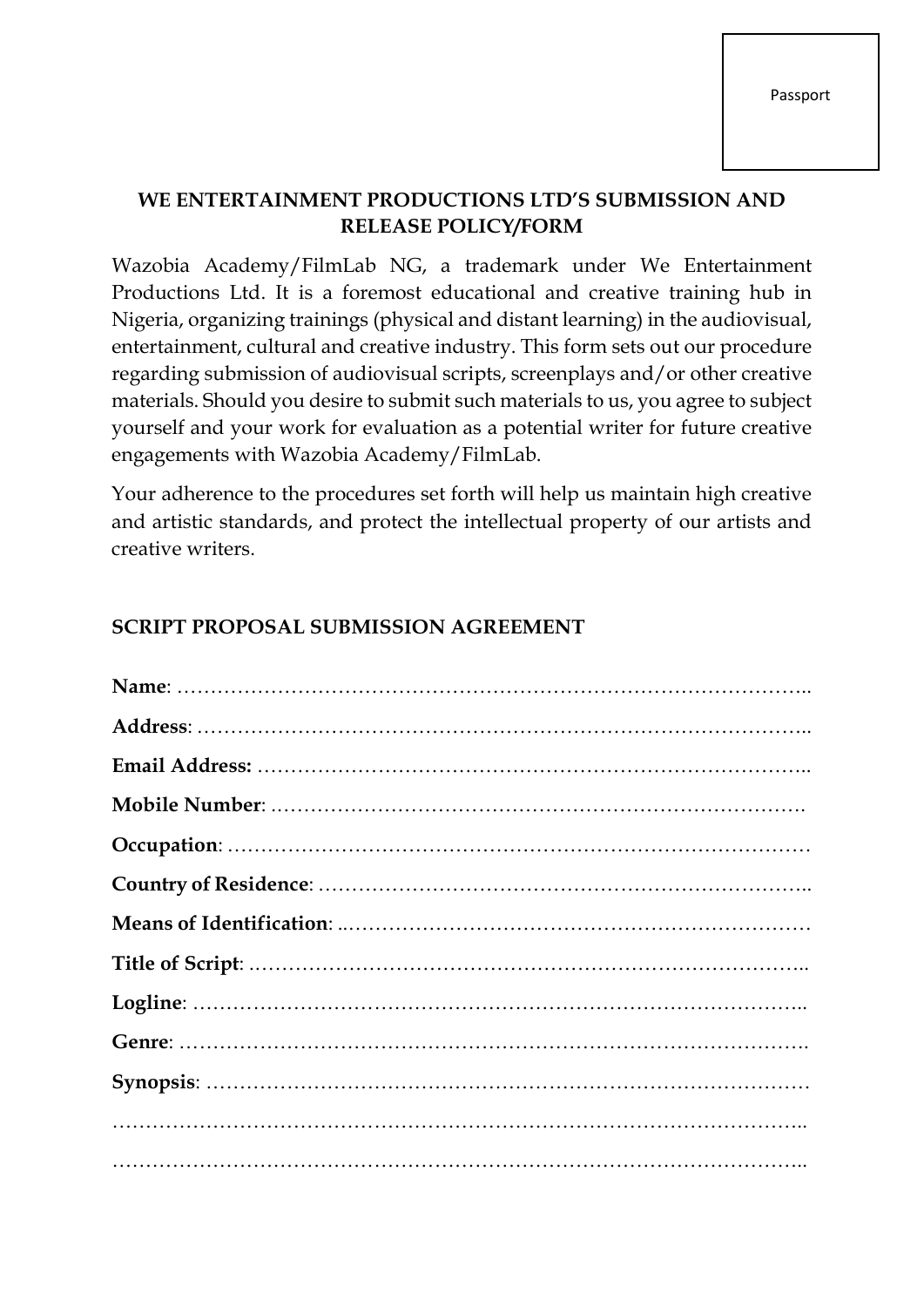I voluntarily submit to WE Entertainment Productions Ltd (hereinafter referred to as FilmLab/Wazobia Academy) the above referred script/creative material.

I understand that FilmLab/Wazobia Academy is engaged in the production of audiovisual programming for exhibition, broadcast, transmission, distribution and/or performance, to be received by the audience in whole or in part by all broadcast forms including but not limited to television, digital media, products and distributions systems, stage performances, or other broadcast forms now known or hereafter devised.

FilmLab/Wazobia Academy develops original materials and literary properties, ideas, stories and suggestions for exhibition, distribution, and exploitation in all such media. As a result, FilmLab/Wazobia Academy has developed and/or received from members of the public, several script proposals, creative materials, voice over recordings, treatments, concepts, ideas and all other such submissions relating to programing formats, themes and characterizations.

It is possible that such received/developed submissions may be similar to the materials submitted by me to FilmLab/Wazobia Academy and I hereby waive off any and all claims and/or rights of action against FilmLab/Wazobia Academy for such use of similar materials. I accordingly acknowledge that the materials submitted by me to FilmLab/Wazobia Academy may be identical with, similar to, or competitive with materials that FilmLab/Wazobia Academy has developed or received from other sources. I acknowledge the existence of any such identical materials at FilmLab/Wazobia Academy and as such waive off any such dispute, claim or action which may arise from such similarities.

## **I HEREBY ACKNOWLEDGE AND AGREE AS FOLLOWS:**

- 1. That FilmLab/Wazobia Academy's use of script proposals containing elements similar to or identical with those contained in my Materials shall neither obligate FilmLab/Wazobia Academy to negotiate with me nor will I be entitled to any compensation, whether or not FilmLab/Wazobia Academy has a legal right to use such scripts proposals because (a) other persons including FilmLab/Wazobia Academy has submitted or developed or may submit similar or identical script proposals/creative Materials; (b) my Materials are not novel or original.
- 2. That any part of the Submitted Materials may be used by FilmLab/Wazobia Academy without any liability to me and I waive off